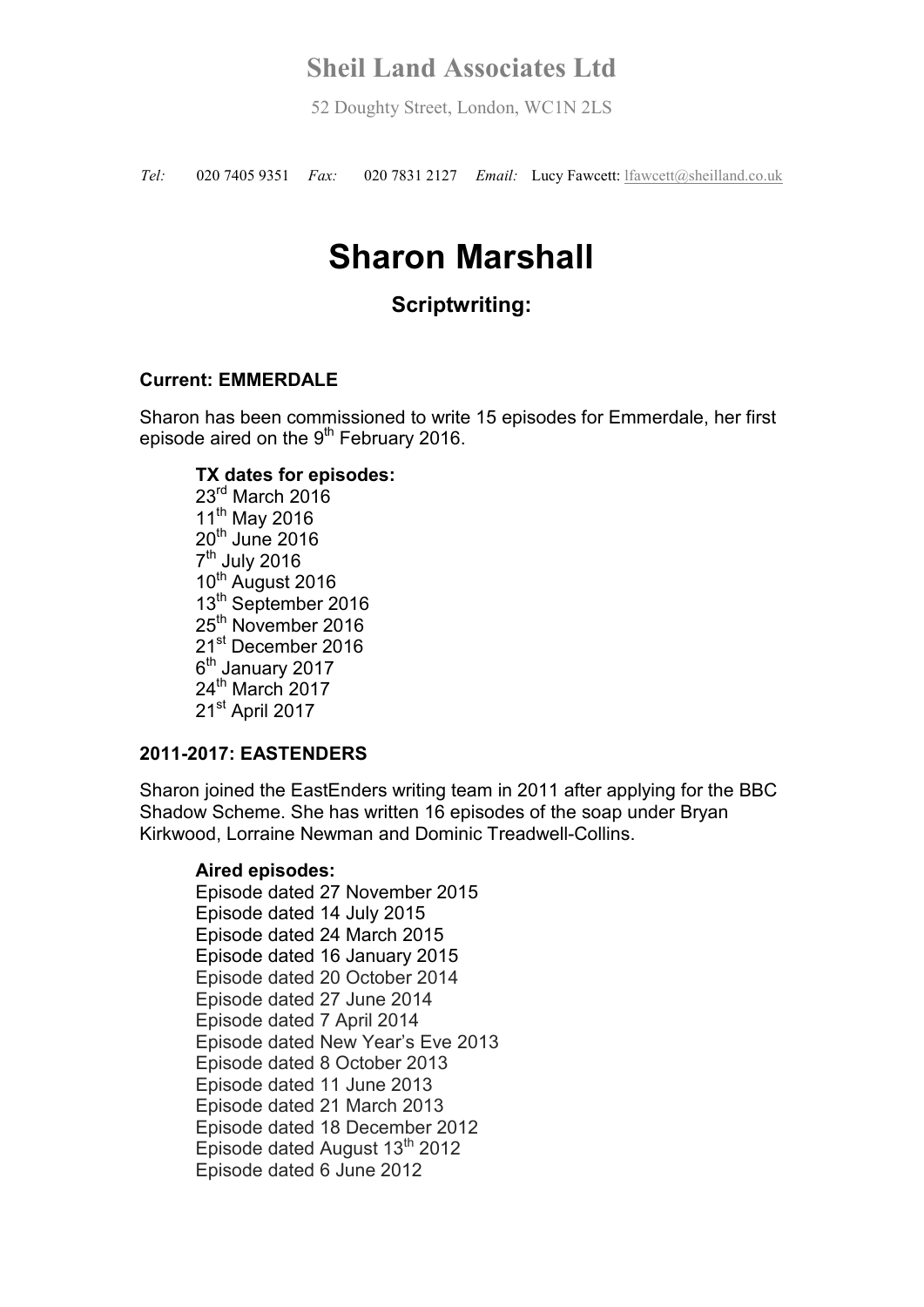52 Doughty Street, London, WC1N 2LS

*Tel:* 020 7405 9351 *Fax:* 020 7831 2127 *Email:* Lucy Fawcett: lfawcett@sheilland.co.uk

Episode dated 1 March 21012 Episode dated 11 November 2011

#### **2015: New script in progress: DIANA'S DAY OUT**.

### **Books:**

#### **2013 THE POWER OF POSITIVE DRINKING (Editor)**

By Cleo Rocos Published by Square Peg, 2013.

A guide to how to drink hangover free, coupled with tales of drinking adventures with stars from Princess Diana to Elizabeth Taylor.

#### **2010 TABLOID GIRL. (Author)**

Sharon Marshall was a tabloid reporter for ten years. In her hilariously honest memoirs she reveals what really goes on behind the scenes at a major tabloid newspaper. What lengths will a tabloid hack go to, just to get the story? What do celebrities (secretly) do to get into the headlines? And can a job which involves fighting with popstars, pretending to be a swinger and provoking a fuming Jeremy Paxman ever make you marriage material?

*Published by Little, Brown Book Group and translated into Polish, Russian, Romanian and German.*

#### **2009 (Ghostwriter) – TREAT 'EM MEAN, KEEP 'EM KEEN,**

By Gerry Stergiopoulos,

A comedy dating guide giving a gay man's advice for women on how to pull a man. *Published by Square Peg.*

#### **2007 (Co-Author) THE NAUGHTY GIRL'S GUIDE TO LIFE**

With Tara Palmer-Tomkinson

A spoof self-help guide containing barely legal advice including the best way to get over being dumped, how to pull a sickie and how to stop your flatmate having loud constant sex with her boyfriend.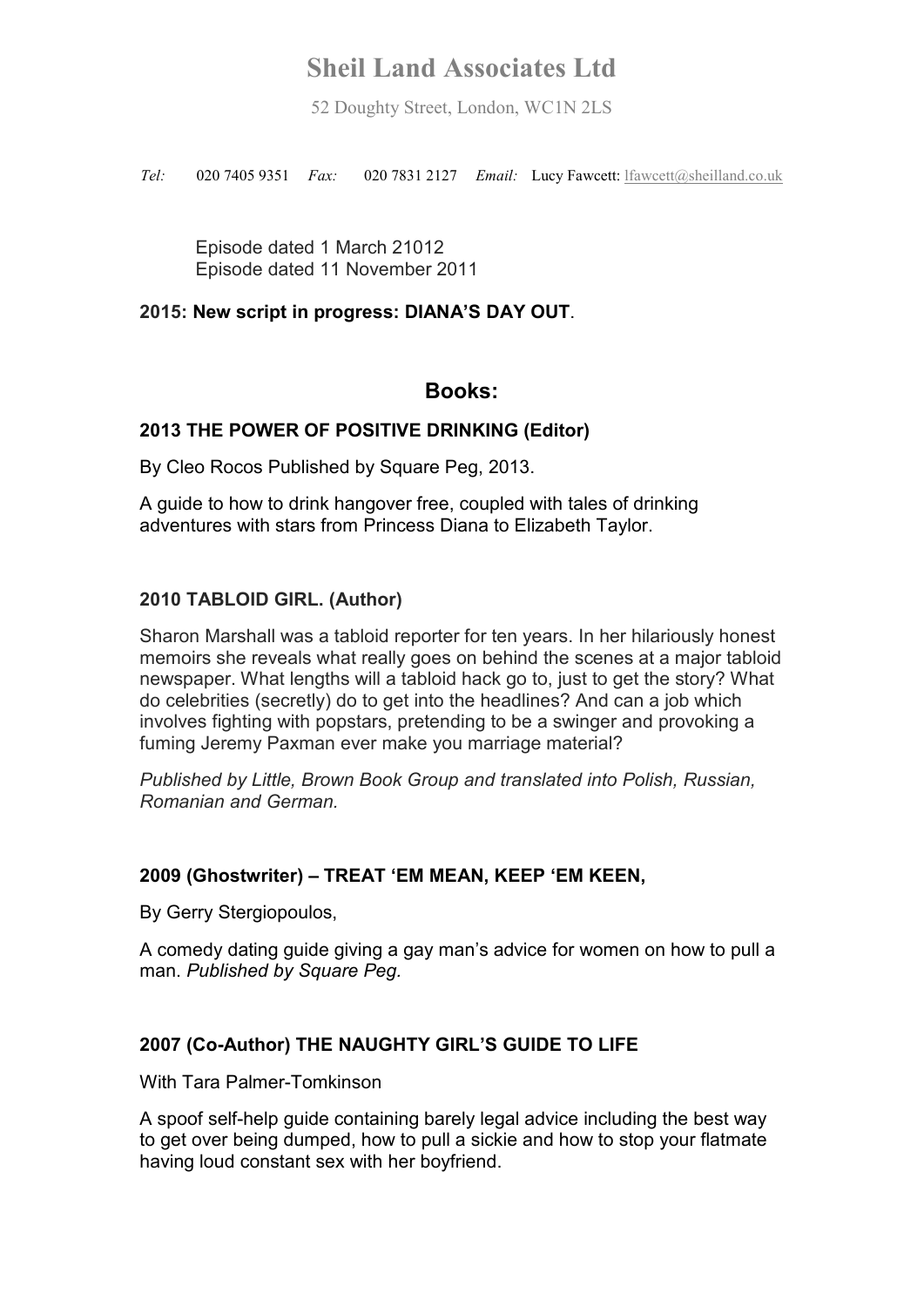52 Doughty Street, London, WC1N 2LS

*Tel:* 020 7405 9351 *Fax:* 020 7831 2127 *Email:* Lucy Fawcett: lfawcett@sheilland.co.uk

*Bestseller, published by Little, Brown Book Group, translated into German, Polish and Russian.* 

### **Newspapers**

#### **1996 to date**

Sharon joined the *DAILY STAR* in 1996 and went on to be a reporter at *the DAILY EXPRESS*, *SUNDAY EXPRESS* and was TV Editor of the *NEWS OF THE WORLD*. She was a columnist at the *SUNDAY PEOPLE* and wrote a column called *No Sex in the City* for the SUN chronicling her appalling love life.

In the past year she has written articles for the *RADIO TIMES*, *MAIL ON SUNDAY*, and regularly stands in as TV critic for the *SUNDAY PEOPLE*.

## **Television**

#### **2003 – to date**

Sharon is the resident on-screen TV expert for ITV's THIS MORNING.

**2004.** Sharon was made to stand in her knickers on live TV whilst the size of her bottom was judged by the nation in CELEBRITY FIT CLUB*.* She later lost three stone.

### **Miscellaneous**

Sharon has sat on the BAFTA panel for Best Continuing Drama, and for the Bafta Audience Award.

The Oxford Union called on Sharon to debate the nature of media excesses, celebrity and fame in 2011.

Blackburn College, where she studied media, made her a Fellow of the College in recognition of her work in television and newspapers.